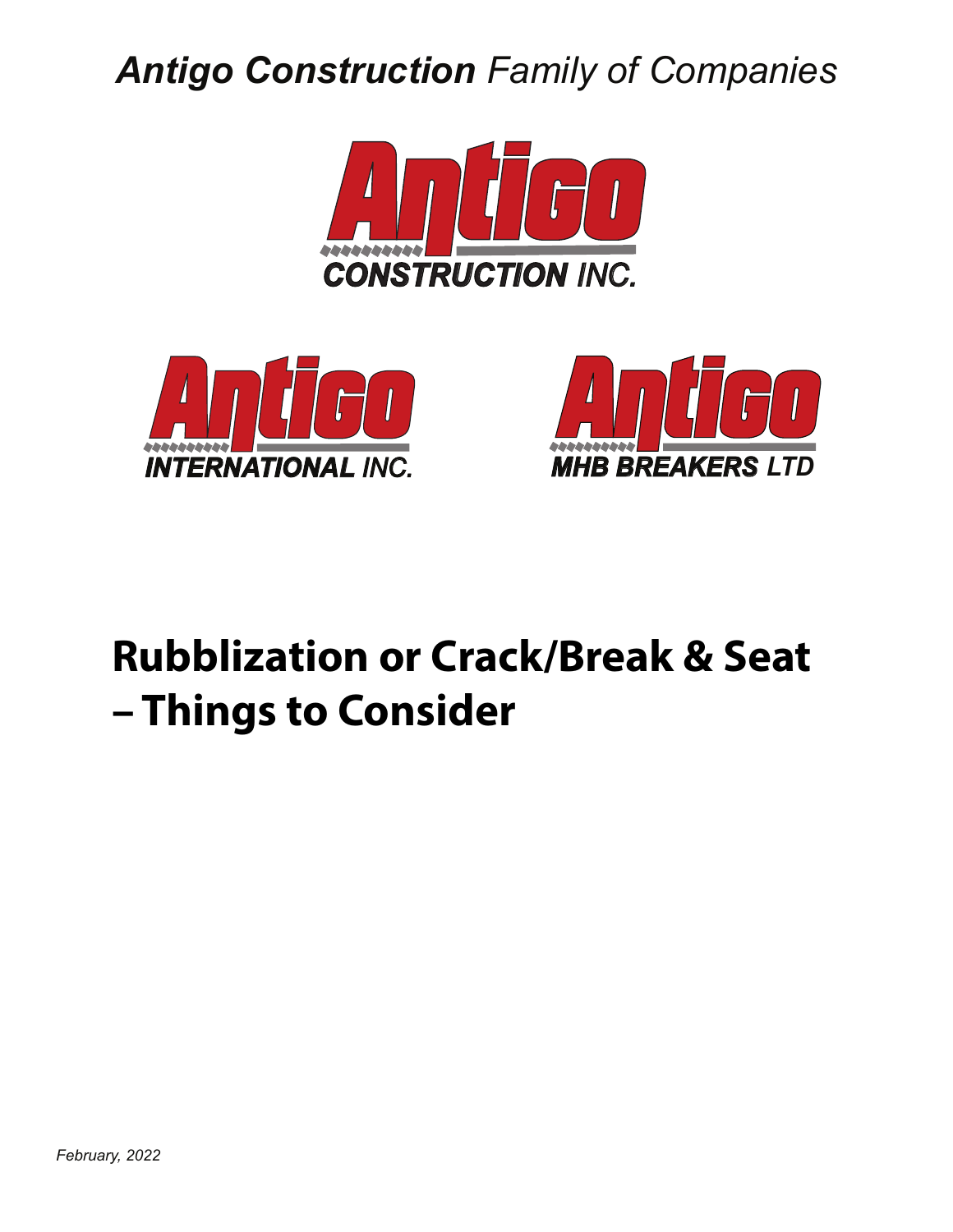## Rubblization or Crack/Break & Seat – Things to Consider

When concrete pavements are overlaid with asphalt pavement, the existing joints and cracks in the concrete reflect through to the surface of the asphalt overlay leading to pavement distresses that reduce pavement service life. The fractured slab techniques crack & seat and break & seat are used to reduce the effective slab lengths to minimize the horizontal movements of the slabs that cause reflection cracks in the asphalt overlay. The fractured slab technique rubblization transforms the slabs into fractured concrete pieces of sizes that eliminates slab action.

While rubblization is the most effective of the fractured slab techniques at controlling reflection cracking in the asphalt overlay, it also reduces the structural support of the fractured concrete layer more than crack/break & seat. Therefore, all else being equal, rubblization requires a greater asphalt overlay thickness than crack/break & seat.

Following are things to consider when evaluating a potential fractured slab and asphalt overlay project with an emphasis on choosing between the range of fractured slab techniques.

#### **1. Applicable fractured slab technique(s) based on type of existing concrete pavement**

- Jointed plain concrete pavement (JPCP): crack & seat, rubblization

- Jointed reinforced concrete pavement (JRCP) (aka mesh-reinforced): break & seat, rubblization, crack & seat in certain situations

- Continuously reinforced concrete pavement (CRCP) (aka rebar-reinforced): rubblization

The type of reinforcing steel, if any, in the concrete determines which fractured slab techniques are most effective at reducing/eliminating slab action. Break & seat utilizes more fracture energy than crack & seat to de-bond the concrete from the reinforcing steel thus causing significant surface spalling, whereas crack & seat generally produces little, if any, surface spalling. CRCP requires rubblization to adequately de-bond the concrete from the more substantial rebar reinforcing steel. Crack & seat of JRCP is sometimes used to avoid surface spalling and to maintain greater structural support.

#### **2. Subsurface conditions**

The slab fracturing process is affected by the support provided by any base layers and the subgrade. If the support is too low, the process will not be able to produce consistently sized fractured concrete pieces. In situations of low support, best practice is to reduce the fracture energy to produce larger pieces that maintain adequate aggregate interlock. In the most extreme situations, even a wide crack & seat pattern will leave an unstable layer of fractured slab pieces that move excessively under a load.

The Wisconsin Department of Transportation's Facilities Development Manual section "FDM 14-25- 15 Concrete Pavement Rubblization" (https://wisconsindot.gov/rdwy/fdm/fd-14-25.pdf#fd14-25-15) includes guidance on how to "determine whether the subgrade, rubblized concrete, and base aggregate layer provide enough support to accommodate the construction process". The figure on the next page represents the relationship between subgrade CBR and the combined thickness of the materials above the subgrade (subbase, base, rubblized concrete) with points in the area above and to the right of the curve representing conditions that will allow for effective rubblization. For example, a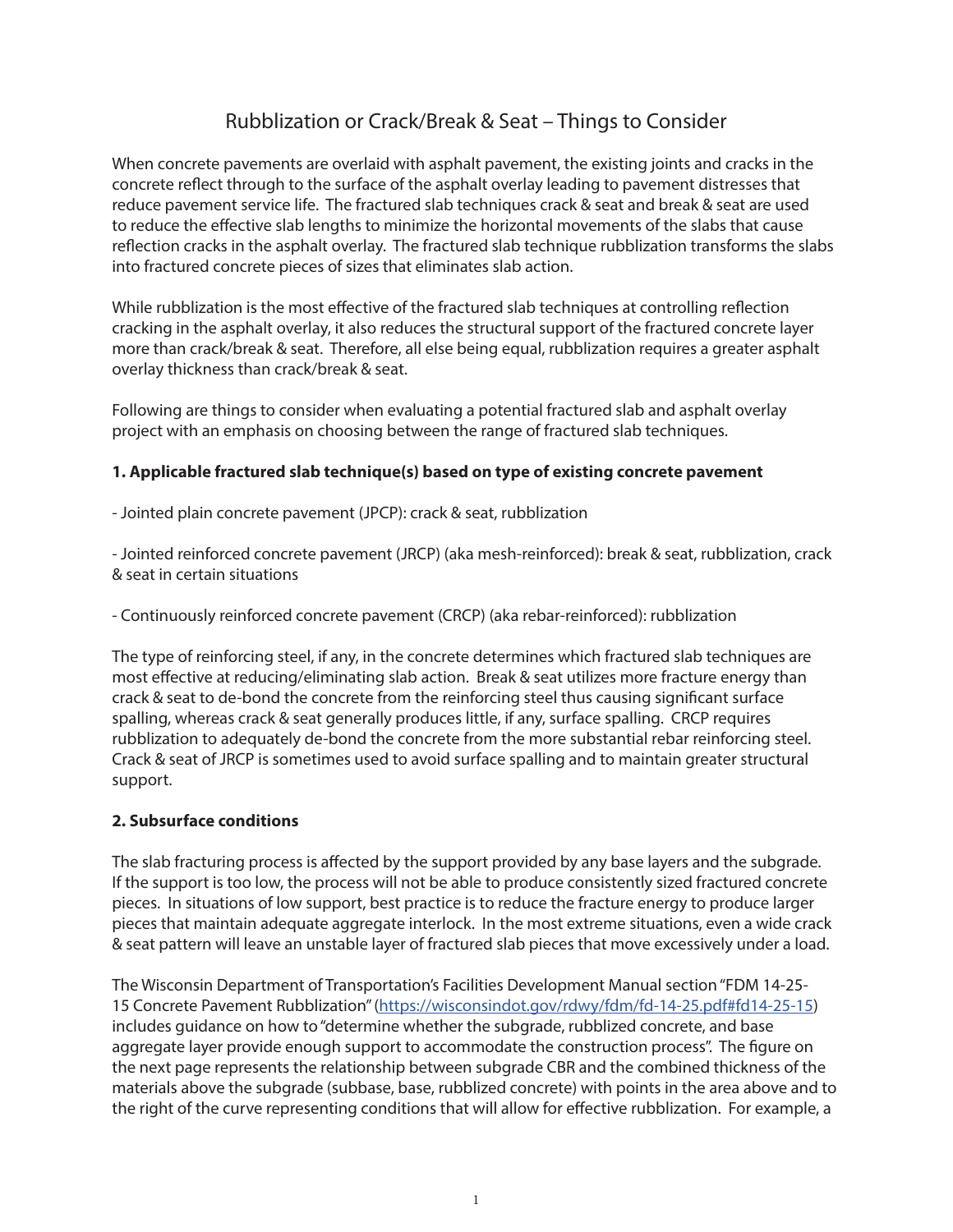6-inch thick base layer with a 9-inch thick rubblized concrete layer requires a CBR of approximately 3. That same concrete layer directly on subgrade requires a CBR of approximately 6.



Figure 15.2. Subgrade/Base Layer Adequacy

As points enter the "Remedial Action Required" area, best practice is to utilize a "modified rubblization" process (see description at end of document) or crack/break & seat to retain more of the structural support of the existing concrete slab to compensate for low subgrade/base support. In extreme situations, Antigo recommends that fractured slab techniques not be utilized.

#### **3. Distresses in the existing concrete pavement**

The type, severity, and extent of distresses in the existing concrete pavement should be evaluated to determine how they might affect the fractured slab processes. The crack/break & seat process is best suited for slabs with lesser structural distress. Rubblization is generally the better option for more severely distressed slabs. The evaluation of the existing distresses and the evaluation of the subsurface conditions should be performed in tandem.

#### **4. Traffic control and project phasing constraints**

A significant difference between the crack & seat process and the processes of break & seat and rubblization is that traffic can usually be allowed back on a cracked & seated concrete pavement prior to the asphalt overlay being placed. The production of tight, hairline cracks that maintain aggregate interlock usually leave a pavement with adequate structure to carry traffic for a short period of time. For example, California Department of Transportation regularly phases crack & seat and asphalt overlay projects to include a few weeks of running traffic on the cracked & seated concrete pavement prior to placement of the asphalt overlay.

Break & seat usually produces a significant amount of surface spalling and rubblization produces a surface of fractured particles like crushed aggregate. Both processes require an asphalt overlay of adequate thickness before traffic is allowed. If construction phasing includes temporarily returning traffic prior to the final design thickness of asphalt being placed, attention should be paid to avoiding damage to the asphalt due to overloading.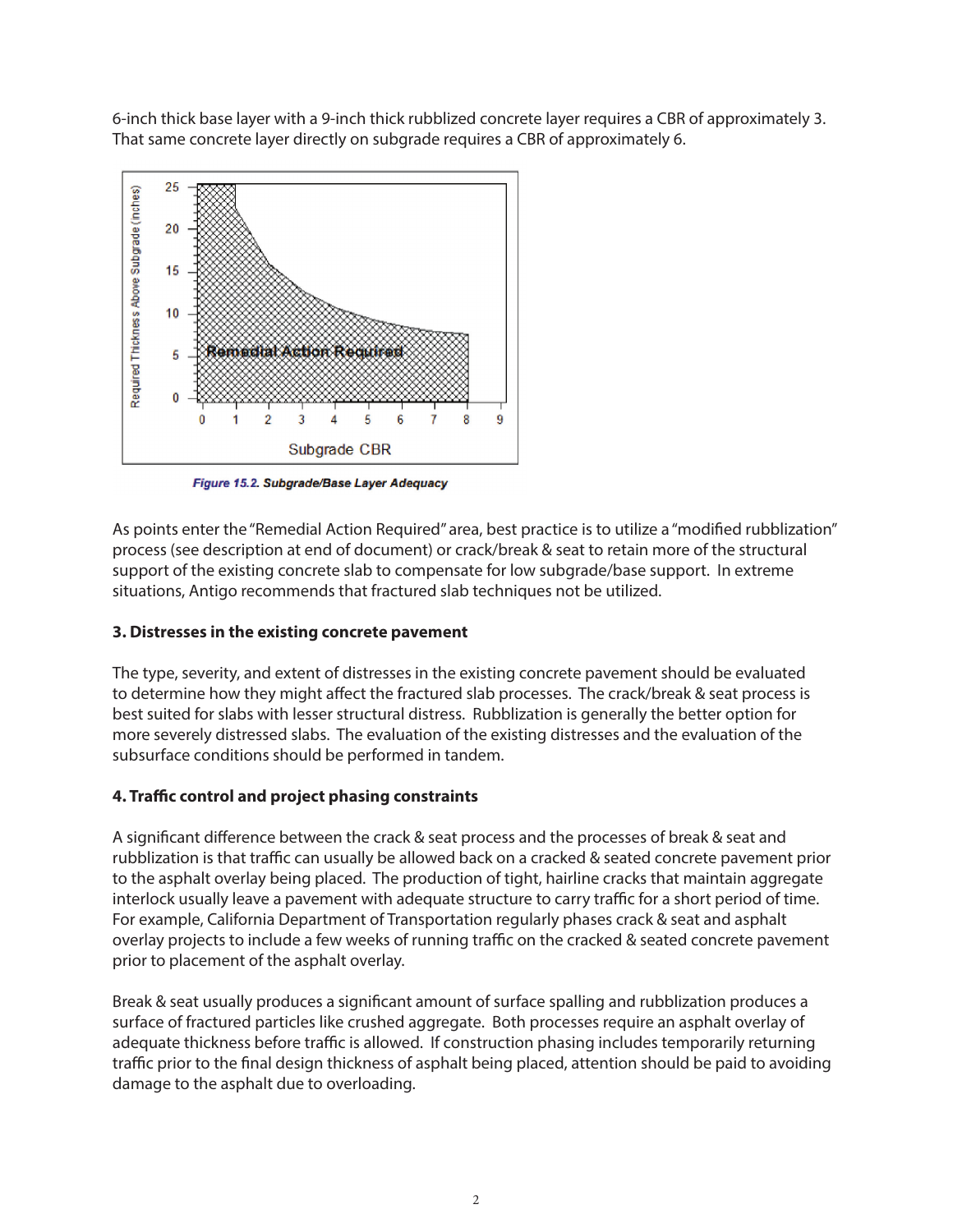Many projects have been successfully constructed utilizing short duration lane closures to fracture and roll the concrete, complete preparation for the overlay, place and compact a base asphalt layer, and then complete any miscellaneous preparations for opening to traffic. In more extreme traffic situations, this process can be completed during nighttime closures to maintain access to all lanes during peak travel periods.

#### **5. Final surface elevation constraints**

When a concrete pavement is fractured and overlaid with asphalt, the surface elevation increases. The final surface elevation may be constrained by overpass clearance heights, side slope considerations, and the need to match existing curb & gutter. If a maximum allowable asphalt overlay thickness that meets any constraints is determined, the design overlay thicknesses for the various fractured slab techniques can be evaluated to determine which will meet the surface elevation constraint.Another option is to include surface milling of the concrete pavement prior to or after concrete fracturing to lower the final surface elevation. This option has been used under overpasses when necessary to maintain minimum required clearance heights. This option is also very effective for matching adjacent curb & gutter by milling out a wedge starting approximately 3 inches deep next to the gutter pan and tapering out to zero over approximately 8 feet. This allows for placing the asphalt overlay at the gutter without significantly increasing the surface elevation in that area.

The asphalt overlay design must consider the final thickness of the fractured concrete layer when milling of the concrete layer is included in the design.

#### **6. Investment level and pavement performance timeframe**

All else being equal, rubblization requires a greater asphalt overlay thickness than crack/break & seat to accommodate the greater reduction of the structural support of the fractured concrete layer. The rubblization process costs more than crack/break & seat due to lower production rates and more required equipment and labor. These higher initial costs are typically more than offset by a longer pavement service life. However, when designing a project with a shorter desired pavement service life, the lower initial cost of crack/break & seat and less required asphalt thickness might make crack/ break & seat the more economical option.

#### **7. Local experience**

If an owner, agency, engineer, or contractor has local experience with a fractured slab technique that has performed well for them in the past, that local experience should be taken into consideration when evaluating the next potential fractured slab and asphalt overlay project. Local subsurface conditions, existing concrete pavement conditions, weather conditions, traffic profiles, and typical asphalt pavement production and placement practices may lead to one of the fractured slab techniques being the best for the local conditions.

#### **Another option: modified rubblization**

The piece size acceptance criteria in rubblization specifications are generally met when rubblizing over subgrade/base providing fair to good support. At times it is impossible to meet these criteria when support is fair to poor. It is often counterproductive to try to achieve small piece sizes in these situations because the resulting rubblized concrete layer would not provide adequate structural support for the overlay. Experience has shown that a "modified rubblization" that employs less fracture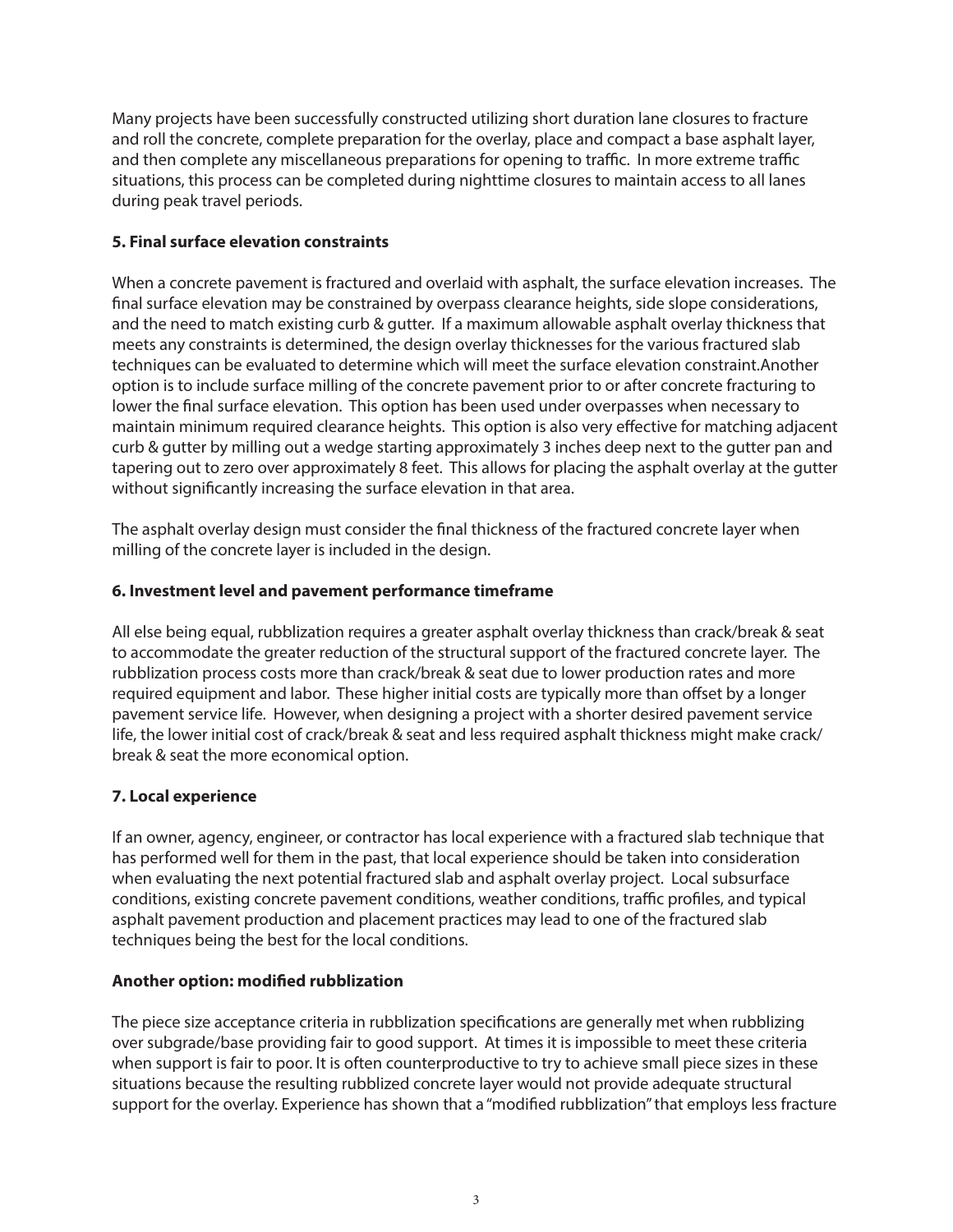energy in order to produce a somewhat stiffer rubblized concrete layer (larger concrete piece sizes) will maintain enough of the concrete layer's strength to support construction operations and the new asphalt overlay and still effectively eliminate reflective cracking.

Antigo defines modified rubblization as fracturing the concrete full-depth and uniformly across the pavement width resulting in piece sizes and surface appearance in two subcategories as shown below.

#### Modified rubblization – significant spalling:

Achieve 12-inch minus size pieces at the surface, significant surface spalling, and a surface appearance that ranges from smooth to pulverized. 75% of the pieces at the bottom of the slab shall be 15-inch minus in size.

Modified rubblization – occasional spalling:

Achieve 12-inch to 18-inch sized pieces identified with clearly visible cracks at the surface. Occasional surface spalling may occur.

#### **A note on the range of fractured slab techniques**

This document suggests things to consider when evaluating a potential fractured slab and asphalt overlay project with an emphasis on choosing between the range of fractured slab techniques. For purpose of clarity, the document addresses crack & seat, break & seat, and rubblization with these techniques' most common applications in mind. However, there are situations when a less common application may be appropriate. For example, one might choose to break & seat a JPCP to reduce the effective slab lengths more than when using crack & seat if conditions allow for this (e.g., no need torun traffic on the fractured surface, and site conditions allow for a thicker asphalt overlay).

Antigo's concrete breakers, the MHB Badger Breaker and the T8600 Badger Breaker, are uniquely able to produce the full range of concrete fracturing, from crack & seat which induces tight, hairline cracks with minimal surface spalling, to rubblization which transforms the slabs into small, fractured concrete pieces that function like a very high quality aggregate base.

Since its first crack & seat project in 1982, Antigo has completed 75 million square yards of crack/ break & seat and 56 million square yards of rubblization through 2021. Please take advantage of that unmatched experience and contact Antigo if you would like to discuss the specifics of a potential fractured slab project.